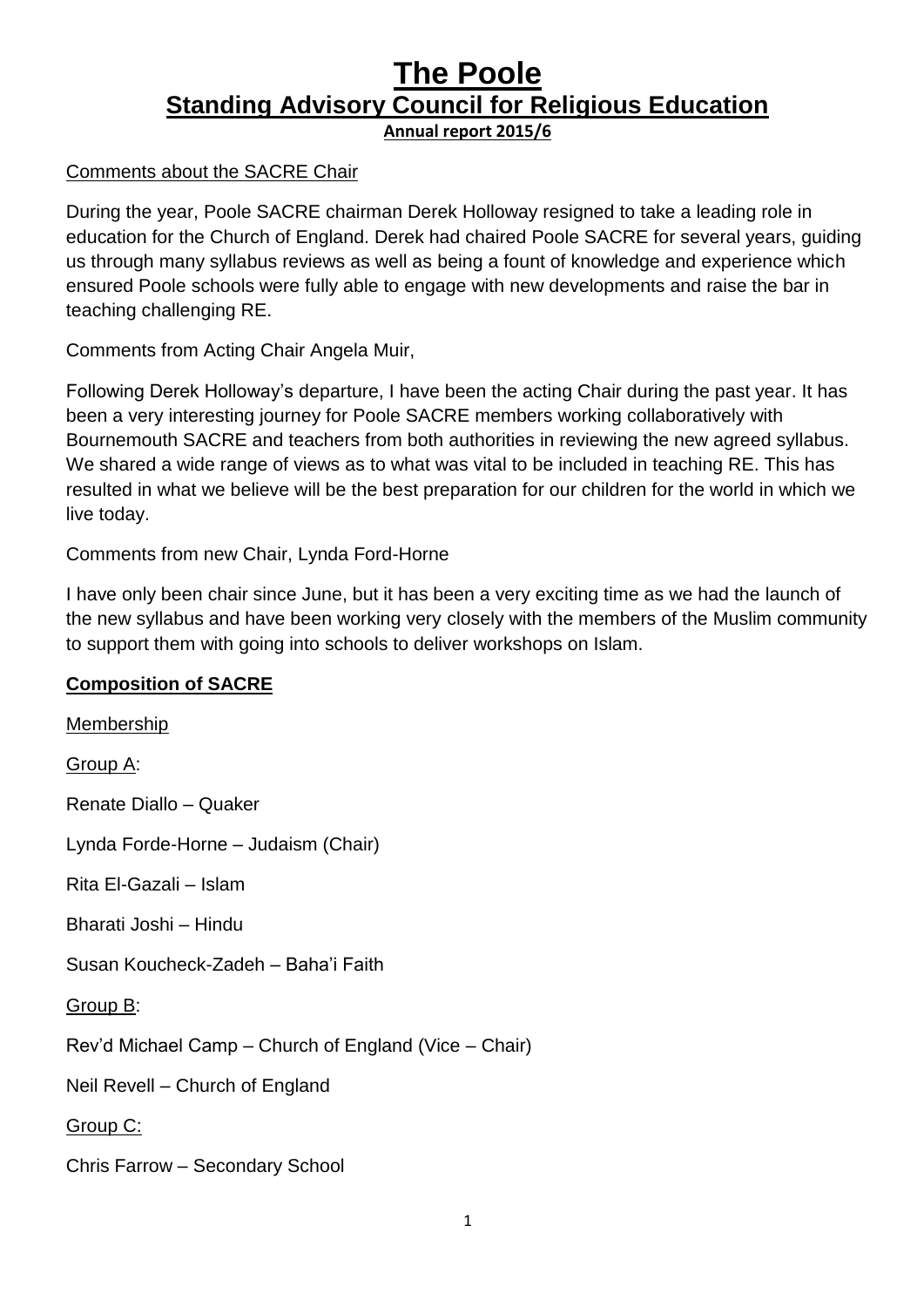Hayley Lynam – Primary School Group D: Councillor Howell Councillor Wilkins Councillor Wilson Co-opted Members: Humanist – Sally Hawksworth Special Schools Representative – Angela Muir Vacancies Group A: Roman Catholic – 1 Representative Free Churches – 3 Representatives Sikh – 1 Representative Buddhist – 1 Representative Group B Church of England – 1 Representative

Group C

Teacher Representatives – 3 Representatives (Cheryl Smith waiting to be formally appointed)

The SACRE has some ever-present members and some vacancies. Efforts are being made to establish greater representation particularly in the faith and world view communities. This will be a focus for the coming year.

### Introduction

The Autumn Term 2015 marked the start of an important year in the lifespan of the Poole agreed syllabus for Religious Education, the time to initiate a review and decide on the way forward for the next 5 years. The previous syllabus had been popular as it encouraged an enquiry model whilst allowing schools to teach essential a reduced content which allowed a deeper study.

The review coincided with a time of renewed discussion in the academic world about Religious Education, how it is delivered, how content is decided, how it is assessed and indeed the very purpose of it. This is reflected in recent developments in the national RE world, the Church of England leading the way encouraging the teaching of 'concepts' and theological literacy through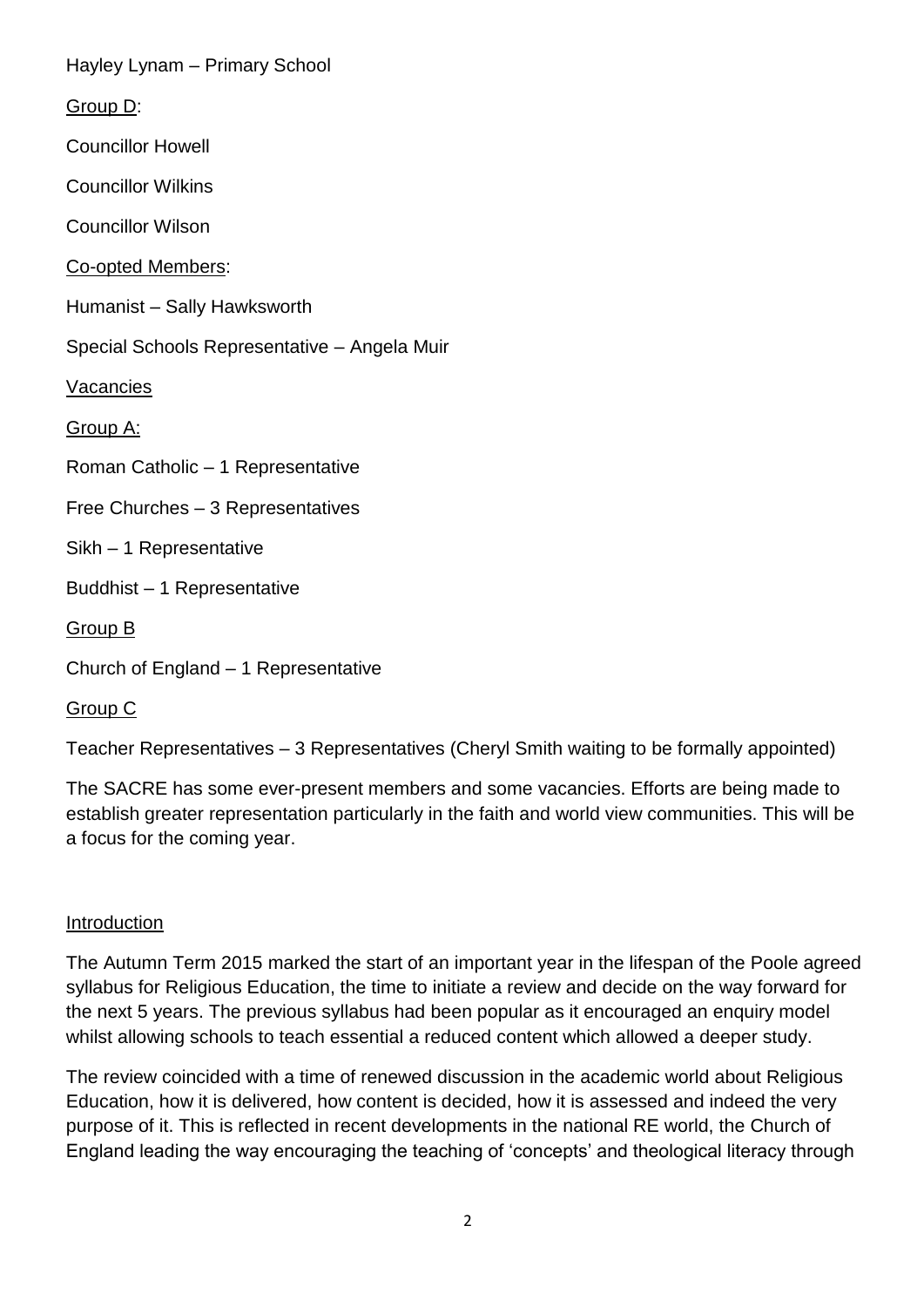its 'Understanding Christianity' resource. Although the resource was released after the syllabus review was completed we were mindful of its impending arrival and of the aims behind it.

The Poole SACRE continues to keep in touch with schools and teachers and tailors its yearly plans to meet and support their needs to keep pushing RE learning forward. The SACRE listens to teachers through network meetings, training events and the teacher representatives on the SACRE, and the support it offers is informed by these conversations. The SACRE has continued to appreciate the support of the Borough of Poole, the funding offered enabling support for teachers and schools to continue. The SACRE has met once each term, its membership was well-served by a dedicated Chair and Vice-Chair. Membership of some of the committees has changed and there are some vacancies to fill.

The Poole SACRE continues to be committed to progressing RE across the Borough, believing this subject to have major significance to children and young people's development, both personal and academic. The SACRE has worked hard this year to ensure schools understand its roles and to build strong bridges between itself and the schools it serves on behalf of the Borough.

# **Agreed Syllabus review**

The process of reviewing the joint Poole and Bournemouth RE syllabus took much of the year with regular consultations and meetings. Teachers were consulted through a questionnaire sent to all schools and the termly network meetings. Those who attended the network meetings were consulted directly on the timings of the religions studied and how the previous syllabus had worked practically in their context. The results of this consultation are reflected in the new syllabus.

The process involved collaborations between, teachers, members of faith communities and SACRE members. It was in the most collaborative effort yet for those of us who have been involved in several such reviews and showed a real spirit of co-operation and a desire to provide the best syllabus for children and teachers.

Poole and Bournemouth met separately and together to discuss certain aspects; the consultation process was long and all points raised were considered before the final syllabus was agreed and launched at an event in June.

# **Agreed Syllabus Launch: Primary RE conference**

Friday 17<sup>th</sup> June 2016 saw the launch of the new joint locally agreed syllabus for Poole and Bournemouth. The launch took the form of a conference event which included an input from Jan Lever, who had lead the review for the SACREs, about the new syllabus, the changes and reasons for the changes from the previous syllabus.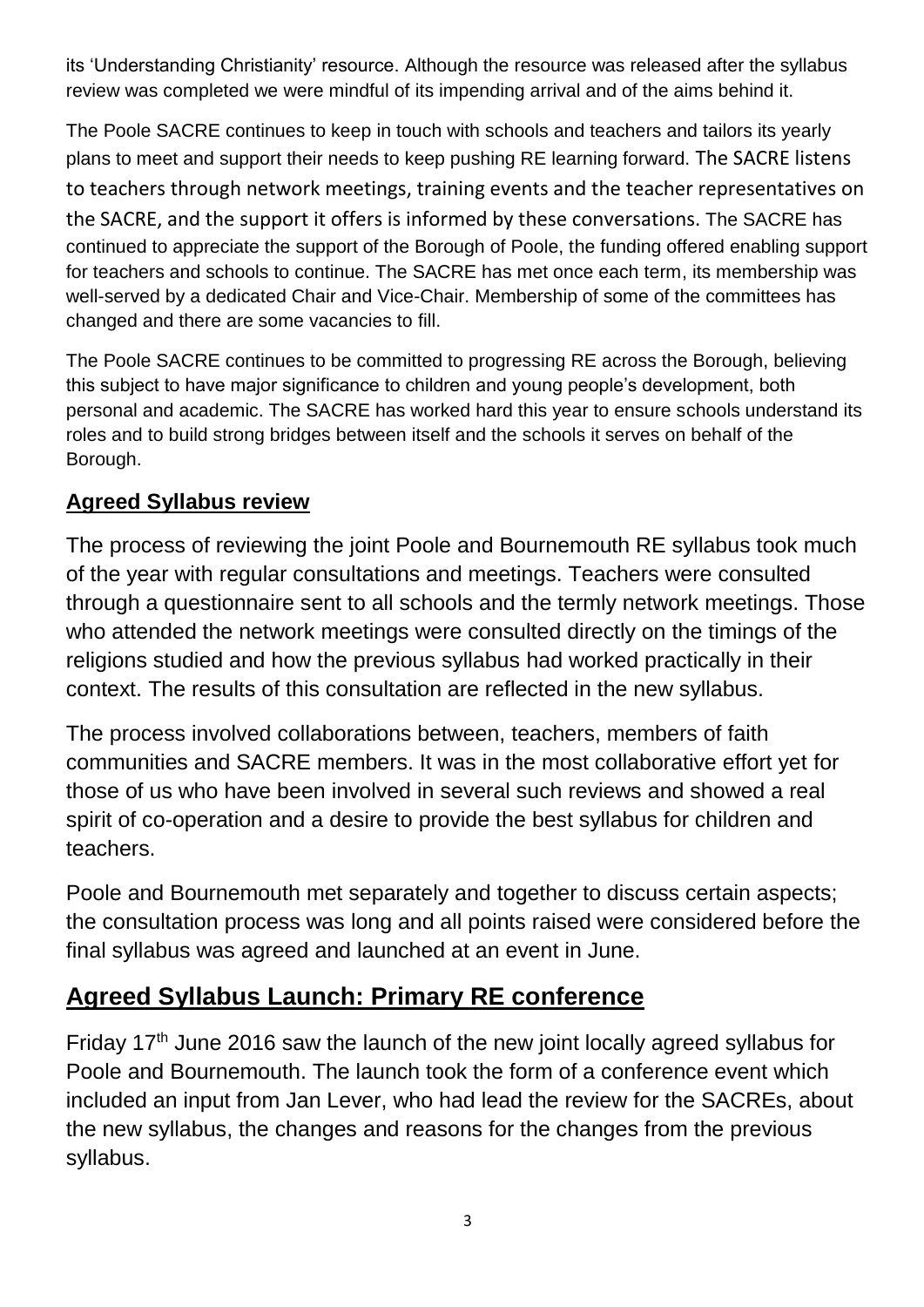The rest of the day was dedicated to helping teachers present engage with local faith communities and highlighting the core content in the new agreed syllabus. There were inputs from both Poole and Bournemouth SACRE faith and worldview communities concerning Judaism, Islam and Humanism. Each input was well received and led to question and answer sessions.

The conference was well attended and a memory stick containing the new syllabus was distributed to all present on the day. There will be the chance for follow up sessions on the syllabus at forthcoming network meetings.

## **Teacher network meetings**

Termly network meetings have continued again this year – these offer updates on both national and local initiatives and events. In the Autumn term network meeting information and teaching resources were made available to be used for Holocaust Memorial Day in January. In the Spring term resources called 'Crossing the bridges' were shared – this is a free resource designed to help develop links with faith communities through visits to places of worship.

Other topics that usually are discussed are assessment, new resources and finding visiting speakers. These meetings also give an opportunity to network and share ideas and success stories as well as raise concerns and seek advice. The meetings are usually well attended but with many RE co-ordinators changing from one year to the next it is difficult to get a real sense of continuity. These meetings, however, are one of the few support systems that are available locally.

### **Exam results (2015)**

### Overview and Commentary

At KS4 cohorts of students in all Poole schools were entered for GCSE Religious Studies (full course), through a variety of exam boards.

This is noteworthy and the schools are to be commended for ensuring that students are provided with the opportunity to explore different faiths and beliefs. The subject also develops literacy skills, written and verbal reasoning, as well as critical thinking skills.

71.9% of students attained a grade A\* -C, which is roughly in line with the national average (72.2%) and although a little lower than the previous year still indicates a solid performance and recognises the quality of teaching in this subject. Success in Religious Studies will contribute to the national indicator of 5 GCSEs A\*-C (including English and Mathematics) which indicates that students are ready for the next stage of their education.